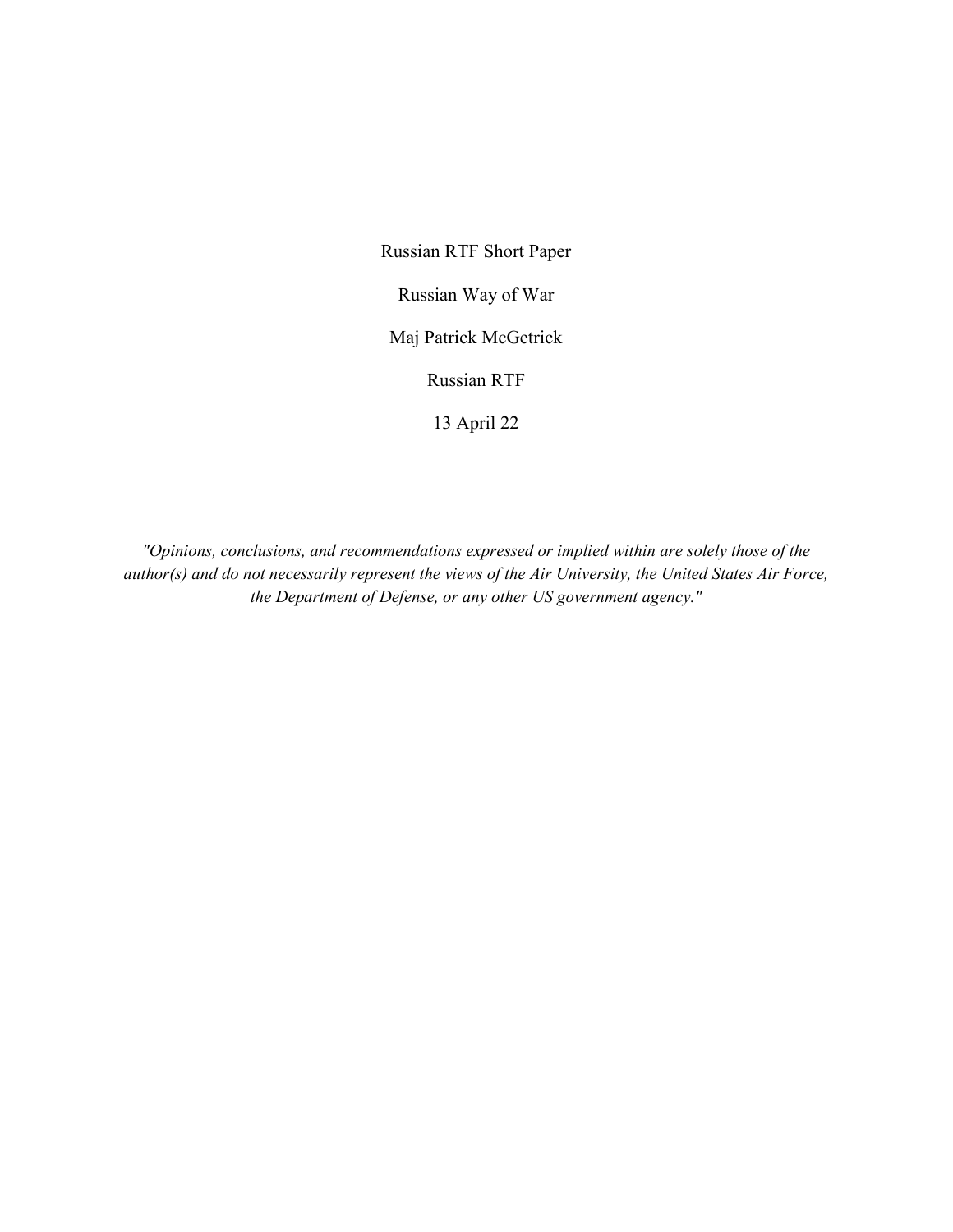Russia's new way of war is riddled with oversights and assumptions of easy victories based on a history of military actions. Russians fought conflicts for defensive purposes throughout history, yet most of their recent efforts have been offensive. Historic lessons have molded Russian strategy into using land forces for speed and surprise. I will argue that Russia's focus on rapidly seizing land lacks an appreciation for the suppression of enemy air defenses and the role logistics play in maintaining a sizable land army.

Russian war history is thick with lessons learned during defensive and offensive campaigns. During both World Wars, the Soviet Union maintained defensive postures against Germany until the time was right to enact offensive measures to protect their homeland. Defense offers the advantage of position and is intrinsically stronger than offense.<sup>[1](#page-3-0)</sup> During WWII, the Soviet Union entered the war in a defensive position by opposing Germany's invasion. Still, the war ended with a directed offensive that pushed the 3<sup>rd</sup> Reich back to Germany. The Soviet Union's initial offensive during the 1980s Afghanistan invasion used an overwhelming force and gave the local resistance little time to respond.<sup>[2](#page-3-1)</sup> As the Soviet Union began defending territory gained in Afghanistan, they could no longer rely on the speed and surprise, contributing to their eventual failed operation. In more recent operations during the invasions of both Georgia and Crimea, Russia began to rely heavily on elite forces that could perform a "lightning campaign" to take down an overmatched opponent quickly.<sup>[3](#page-3-2)</sup> Russia learned that offensive campaigns require speed to succeed, but the defense of gained territory outside the homeland is much more difficult.

As Russia continues its invasion of Ukraine, it has become clear that Russian strategy lacks the effectiveness it once had with surprise and speed. This deficiency relates to Russia's evolution of land-based warfare and its lack of logistical planning to support the speed required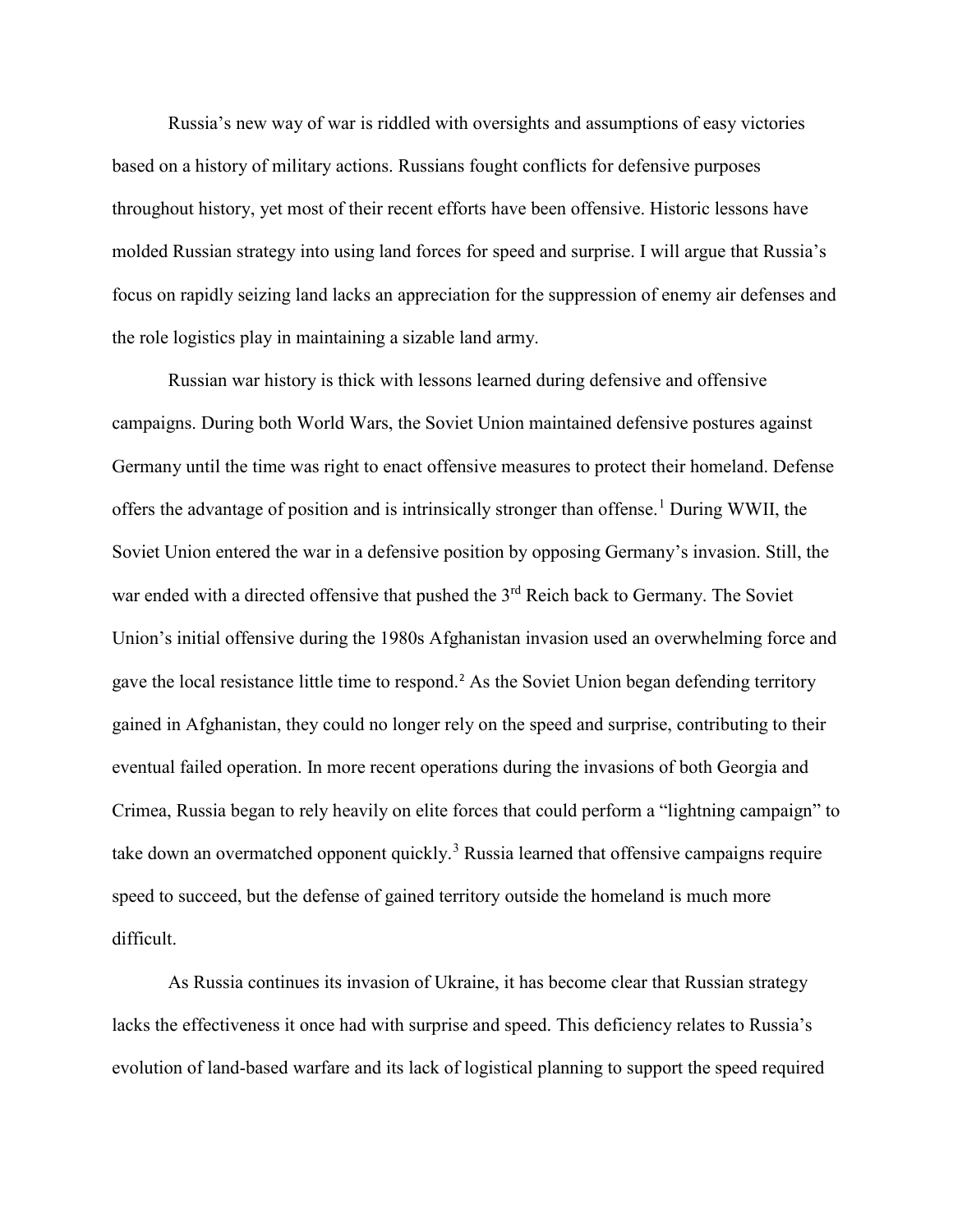to succeed in this newer strategy. The historical experience of repeated invasions over the centuries has created a powerful legacy that shaped Russia's defense and foreign policy.[4](#page-3-3) For example, Russia has increased the size and readiness of its land components so it could quickly employ combat power in response to a crisis.<sup>[5](#page-3-4)</sup> Even though Russia has a formidable Air Force, their failure to take out Ukrainian air defenses early in the conflict had diminished their hopes for air superiority against an arguably weaker opponent.[6](#page-3-5) Contested Ukrainian skies limit close air support for Russia's land strategy, slowing down their offensive goals.

Russia's plan for surprise and speed in Ukraine was built upon the old way of conducting a Russian invasion. During Georgia and Crimea, Russia sent in limited forces that did not require a heavy logistical supply line. Russia amassed a sizeable force on Ukraine's Eastern flank and claimed it was for a military exercise.<sup>[7](#page-3-6)</sup> One could assume that supplies for that exercise were not intended to be used in a prolonged conflict like Russia currently faces. Russian forces have been seen in stalled convoys and forced to loot local grocery stores to supply their troops while waiting for logistics to catch up.<sup>[8](#page-3-7)</sup> Speed is severely degraded if resupply can't match the pace of the advancing forces, and it has caused Russia to come to a halt in some instances.

In conclusion, Russia's new way of war is becoming less successful by the day due to planning missteps with air and logistics. Airpower must suppress enemy forces ahead of the land component, but Russia's air force has failed to gain air superiority. Russia's history of offensive action with a large force was a success during both World Wars, but their recent shift to rapid land force deployment came with the assumption that air and logistics would not be a problem; they were wrong.